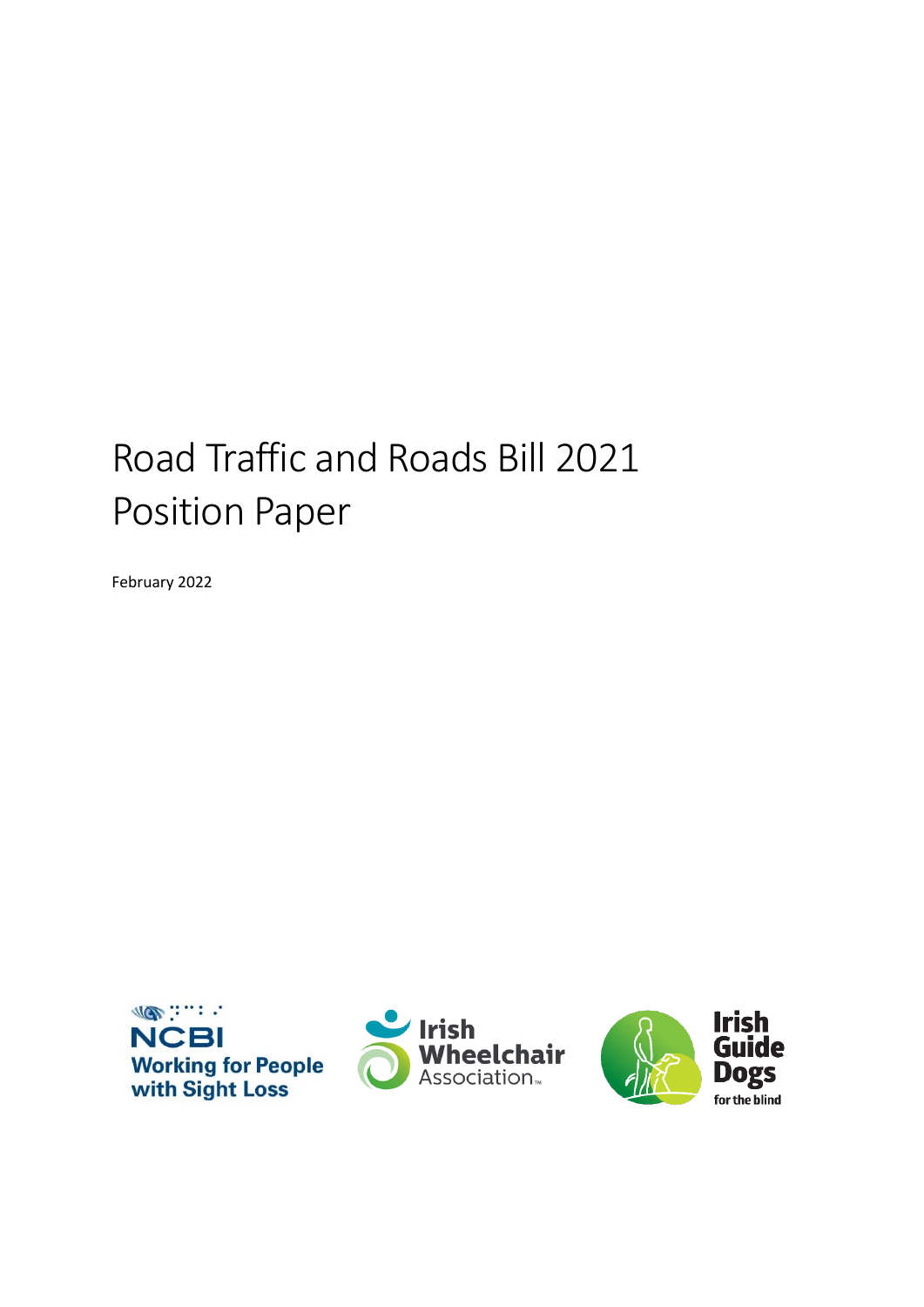## Introduction

NCBI, Irish Wheelchair Association and Irish Guide Dogs for the Blind have prepared a position paper to support members of the Oireachtas to have an informed debate on the upcoming Road Traffic and Roads Bill 2021.

The three organisations recognise that the use of e-scooters is more prevalent in our communities and welcomes the introduction of legislation to cover both shared schemes and private use. However, it is abundantly clear that there are amendments required within the legislation to ensure the safety of disabled pedestrians and those with limited mobility.

NCBI, Irish Wheelchair Association and Irish Guide Dogs for the Blind are happy to meet with any member of the Oireachtas to discuss the points raised in this paper in more detail.

# Concerns and Solutions Keeping Footpaths Safe

Under no circumstances should e-scooters be permitted for usage on footpaths. The Road Traffic and Roads Bill 2021 must expressly prohibit the use of e-scooters on footpaths and include such usage as an offence.

At the time of publishing this report, NCBI research demonstrates that 77% of respondents had reported they had an incident with an e-scooter on a footpath.

#### Maximum speed limits for E-scooters

The legislation currently allows for a maximum speed limit of 25 kph and must be reduced to 12kph, with consideration given to lower speeds of 6 kph around certain areas such as schools.

The Irish Guide Dogs for the Blind recently conducted a survey with their Clients with 53% reporting a negative encounter, including close collision, with an e-scooter.

## Alert Vehicular Acoustic System (AVAS)

A universal sound solution which has been subject to robust testing and efficacy research should be a requirement on all forms of micro mobility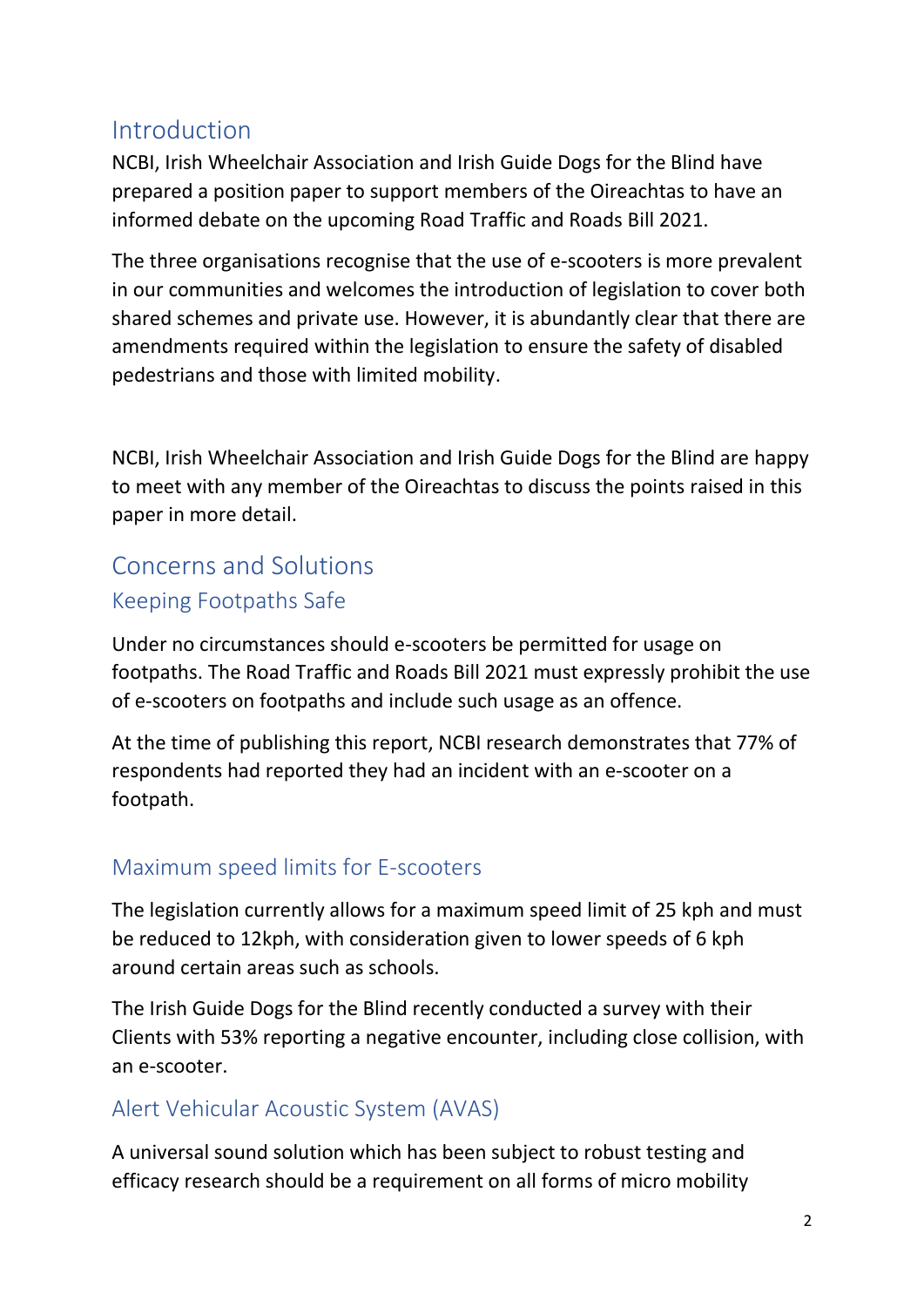(private and communal e-scooters (shared schemes), e-bikes etc.) to allow pedestrians to hear them approaching. This is essential for the safety of pedestrians who are blind or vision impaired. The EU regulation 540/2014 mandated all manufacturers to equip their new electric and hybrid vehicles with an Alert Vehicular Acoustic System (AVAS) by 1 July 2021. While this regulation does not cover e-scooters, it presents an opportunity for Ireland to take the lead on legislation in this area. In addition to AVAS, operators should offer e-scooters with bells which are easily accessible to the riders without having to move their hands from the handlebars.

#### Designated parking bays for E-Scooters

Free floating, lock to parking must be prohibited. Designated parking bays should be enclosed with high contrast and clear of the pedestrian accessway to prevent injuries for disabled pedestrians and those with limited mobility. These parking bays should have a detectable kerb (minimum height of 60mm) which separates walkways from parked e-scooters. Placement of designated parking bays must take into consideration the recommended circulation space of 2000mm when there is a raised kerb open to an adjoining carriageway. Where this pathway width is not possible, the pathway or approach route should remain unobstructed and have a clear minimum width of 1700mm with passing spaces for wheelchair users and 2000mm for Guide Dog users.

## Positioning Technology and Computer Vision Technology

The technology supporting the positioning of e-scooters is growing rapidly. Recent developments have shown that the positioning of e-scooters is much more accurate using Computer Vision Technology than solely relying on older technology such as GPS. These technologies can play a pivotal role in minimising risk for pedestrians in where e-scooters are used but also in relation to appropriate parking infrastructure. It should be noted that while technological advances can enhance safety measures, they are insufficient on their own and must be coupled with effective safety regulations.

#### Insurance and licensing

Provision for insurance and at least a provisional license must be included within the legislation. The requirement to hold a Provisional License is aligned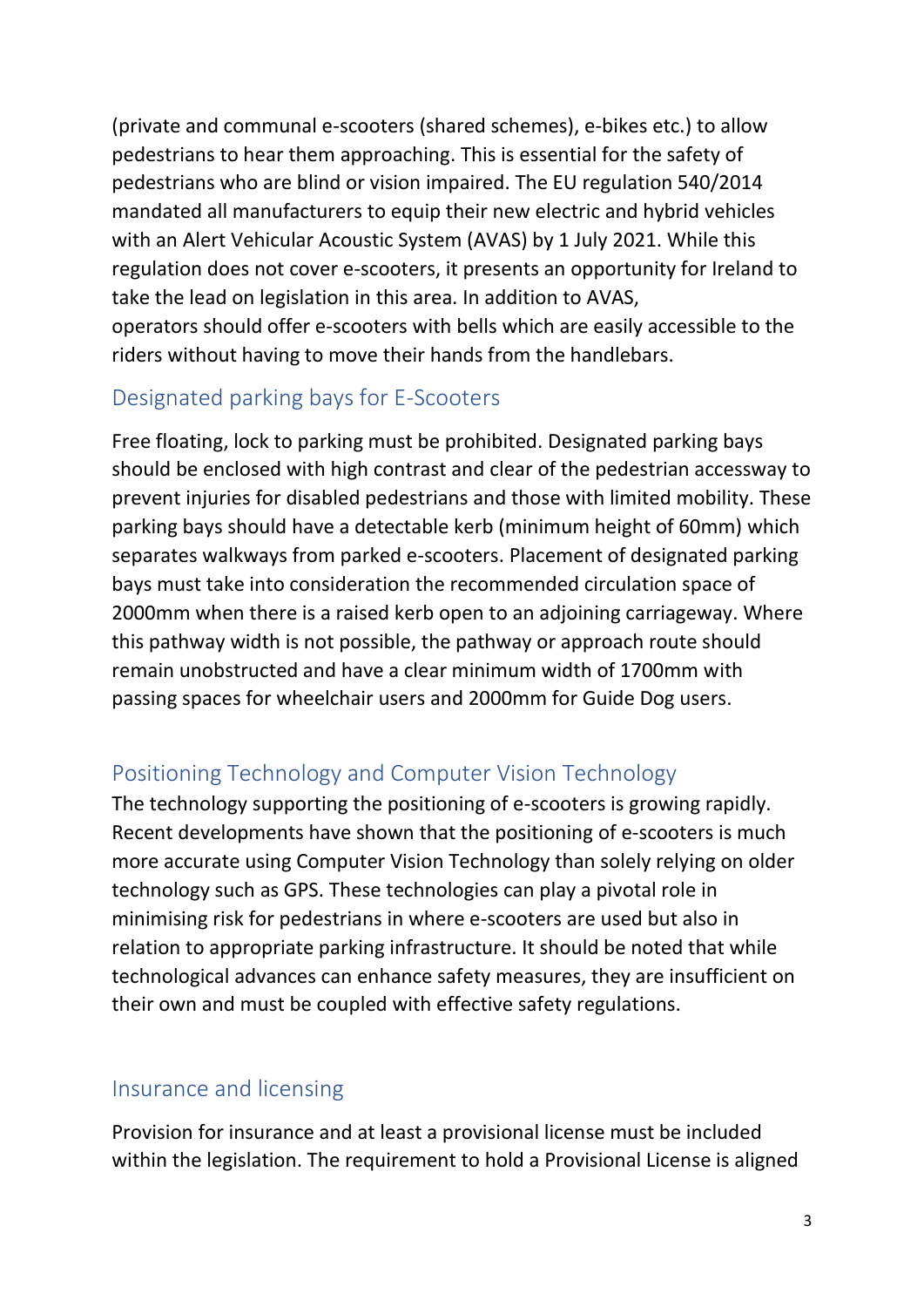with the provision that prevents supply of e-scooters to those under the age of 16 and would ensure that they have a thorough understanding of the rules of the road. It is also essential that e-scooters have accessible registration plates so that if they break the rules of the road, riders can be identified, and fined or prosecuted.

#### Minimum age requirement

The current Bill makes it an offence to supply an individual under the age of 16 with an e-scooter. It is essential that this provision is coupled with a minimum age requirement for the use of e-scooters. Any individual using an e-scooter should be at least 16 years old. This is an important provision for the safety of e-scooter users and other road users.

#### International Evidence

E-scooters have become more popular in many cities across the globe however, there is limited international evidence that detail learnings from their use. This is likely due to commercial sensitivities and competition.

A report published by CNIB<sup>1</sup> in November 2021 which organised in partnership with the Alliance for the Equality of Blind Canadians (AEBC) and Canadian Council for the Blind (CCB)ran an extensive pilot scheme into the safety of escooters. The Report contained an initial recommendation that the "overwhelming consensus" is that the pilot scheme should not continue into the third year as the "safety hazards" posed by e-scooters for disabled pedestrians. However, if the project were to continue the report gave specific recommendations including:

- The requirement for e-scooters to "emit a constant noise to warn pedestrians of their approach." It is acknowledged that the noise "must be consistent across all e-scooters, distinct from other sounds, and loud enough to be heard over traffic".
- The requirement for e-scooters to have "an intermittent noise while parked to alert pedestrians to their presence".
- The requirement for rigorous testing of "any technology solutions" designed to curb e-scooter misuse".

<sup>1</sup> [CNIB Ottawa E-scooter Report \(2021\).docx \(live.com\)](https://view.officeapps.live.com/op/view.aspx?src=https%3A%2F%2Fcnib.ca%2Fsites%2Fdefault%2Ffiles%2F2022-01%2FCNIB%2520Ottawa%2520E-scooter%2520Report%2520%25282021%2529.docx&wdOrigin=BROWSELINK)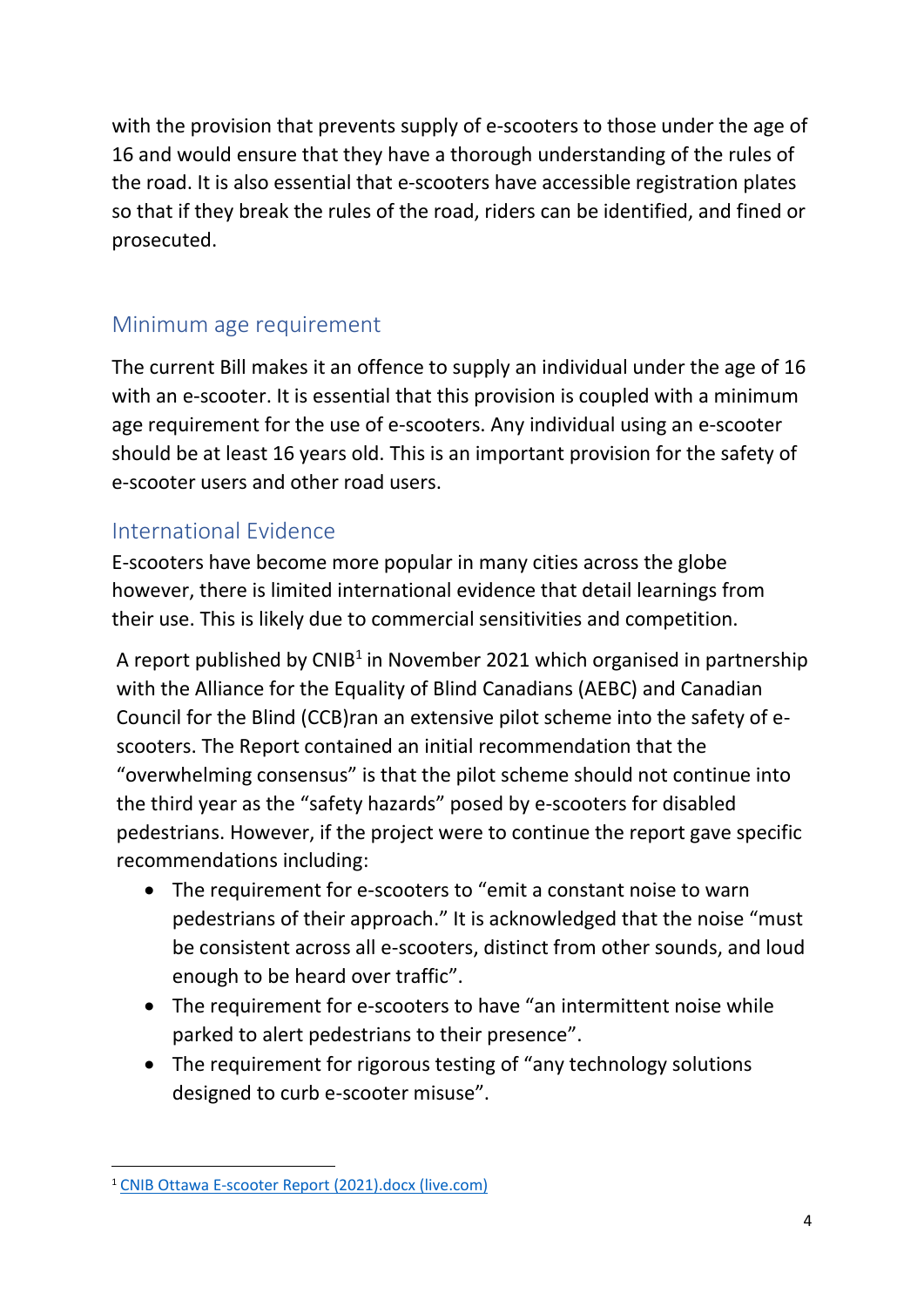• The requirement for e-scooters to be parked in designated parking areas, and/or docking stations "outlined using tactile markings and not within the pedestrian clearway".

Coupled with the recommendations that relate to the concerns highlighted within the paper above, additional recommendations were made in relation to enforcement and reporting. The report recommends the city of Ottawa:

- introduce penalties "which will serve to discourage unsafe practices such as excessive speed or careless abandonment of e-scooters".
- should ensure enforcement of rules relating to e-scooter usage through ensuring "infrastructure...for officers to patrol the e-scooter zones, consistently enforce safe riding and parking practices, and remove abandoned e-scooters when found".
- ensure information for reporting an e-scooter offence is available in accessible formats such as "large print, tactile lettering, as well as braille"."
- require e-scooters to have "a scannable QR code, displayed prominently, and marked tactilely, that allows pedestrians to report abandoned e-scooters through a website".

There is growing evidence to demonstrate the dangers posed to e-scooter riders and pedestrians due to injuries sustained by or while using e-scooters. Research by The Collaborative Science Centre for Road Safety states that there have been 97 fatalities worldwide related to the use of e-scooters since 2016. In 2016 and 2017, there was 1 fatality each year. From 2018 – 2021, 95 people died due to the use of e-scooters either as riders, pedestrians or bicyclists.<sup>2</sup> Research published in the Irish Medical Journal conducted by Grace et al. demonstrates the impact of e-scooter injuries for individuals that presented to Connolly Hospital, Dublin between October 2019 and November 2020. The sample size was limited with 22 patients identified during that timeframe with e-scooter related injuries. This research concludes that "e-scooter trauma results in a high rate of complex orthopaedic injuries, many of which require

<sup>&</sup>lt;sup>2</sup> Understanding micromobility safety behavior and standardizing safety metrics for transportation system [integration : CSCRS \(unc.edu\)](https://www.roadsafety.unc.edu/research/projects/2019r26/)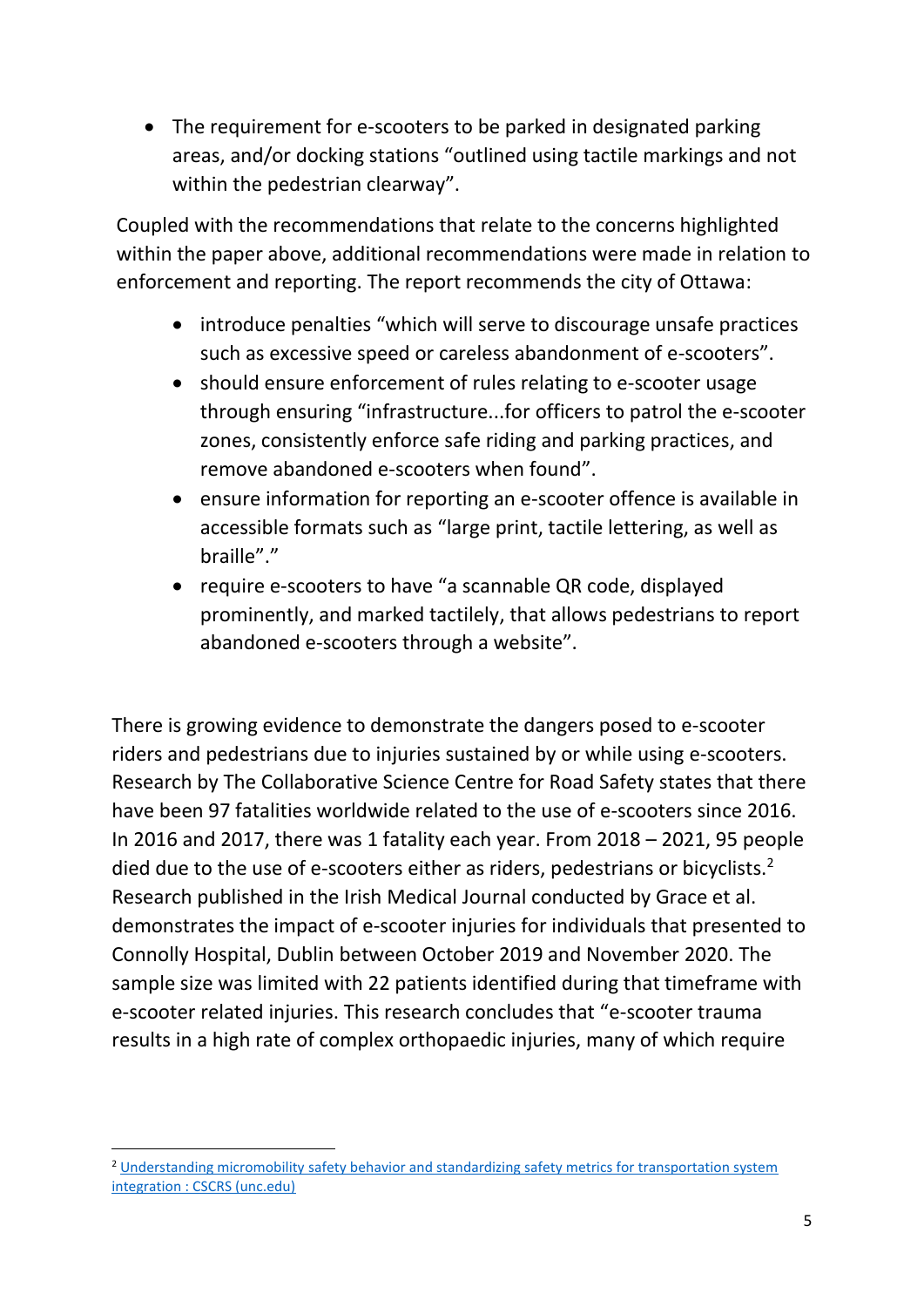surgical intervention". 68% of those involved in this study sustained at least one fracture, while one third of those surveyed required surgical procedures.<sup>3</sup>

Research conducted by Shah et al. investigated the factors involved in escooter accidents and bicycle accidents in Nashville, Texas. The study demonstrates that riding an e-scooter on a footpath is the main risk factor for a collision with a car. They found that more than 60% of crashes between escooter riders and cars took place when e-scooters were travelling on footpaths. However, they argue that both e-scooter and bicycle accidents reflect poorly designed infrastructure that should be addressed through appropriate policy development.<sup>4</sup> These demonstrate the requirement for suitable infrastructure to provide safe spaces for the use of e-scooters.

Research conducted by UTAC, a leading crash test provider, on behalf of Guide Dogs UK demonstrates the impact of collisions between e-scooters and pedestrians. UTAC simulated a crash involving an e-scooter and its rider, colliding with a pedestrian at 15.5 mph. This showed the initial impact could cause moderate injury, such as lacerations or major bruising. If the pedestrian hit their head on the floor as a result of the collision, the injuries sustained were highly likely to be fatal. In addition, UTAC simulated an accident involving a pedestrian the same size and weight as a three-year-old child. Upon impact, the child travelled more than 21 feet (more than 6 times it's body length).<sup>5</sup>

An article published in Chronicles of Health Impact Assessment by Comer et al. in October 2020<sup>6</sup> based on a survey of both e-scooter riders and non-riders in Indiana concludes that e-scooters may "pose a threat to the health and safety of the people who ride them, to people on the sidewalk, and people in their cars".

The results of the study state that e-scooter riders are "engaging in unsafe behaviours and are being harmed on e-scooters". One potential reason for the danger posed by e-scooter usage is that only 2.5% of riders always or sometimes wear a helmet.

<sup>3</sup> [An-Analysis-of-E-Scooter-Related-Trauma.pdf \(imj.ie\)](http://imj.ie/wp-content/uploads/2021/06/An-Analysis-of-E-Scooter-Related-Trauma.pdf)

<sup>4</sup> [Comparison of motor vehicle-involved e-scooter and bicycle crashes using standardized crash typology -](https://www.sciencedirect.com/science/article/pii/S0022437521000384?via%3Dihub)  **[ScienceDirect](https://www.sciencedirect.com/science/article/pii/S0022437521000384?via%3Dihub)** 

<sup>&</sup>lt;sup>5</sup> [New study shows the danger of e-scooters | Guide Dogs](https://www.guidedogs.org.uk/news/study-reveals-danger-of-an-escooter-collision/)

<sup>6</sup> [View of Electric Scooters \(e-scooters\): Assessing the Threat to Public Health and Safety in Setting Policies:](http://journals.iupui.edu/index.php/chia/article/view/24194/23283)  [Assessing e-scooter policies \(iupui.edu\)](http://journals.iupui.edu/index.php/chia/article/view/24194/23283)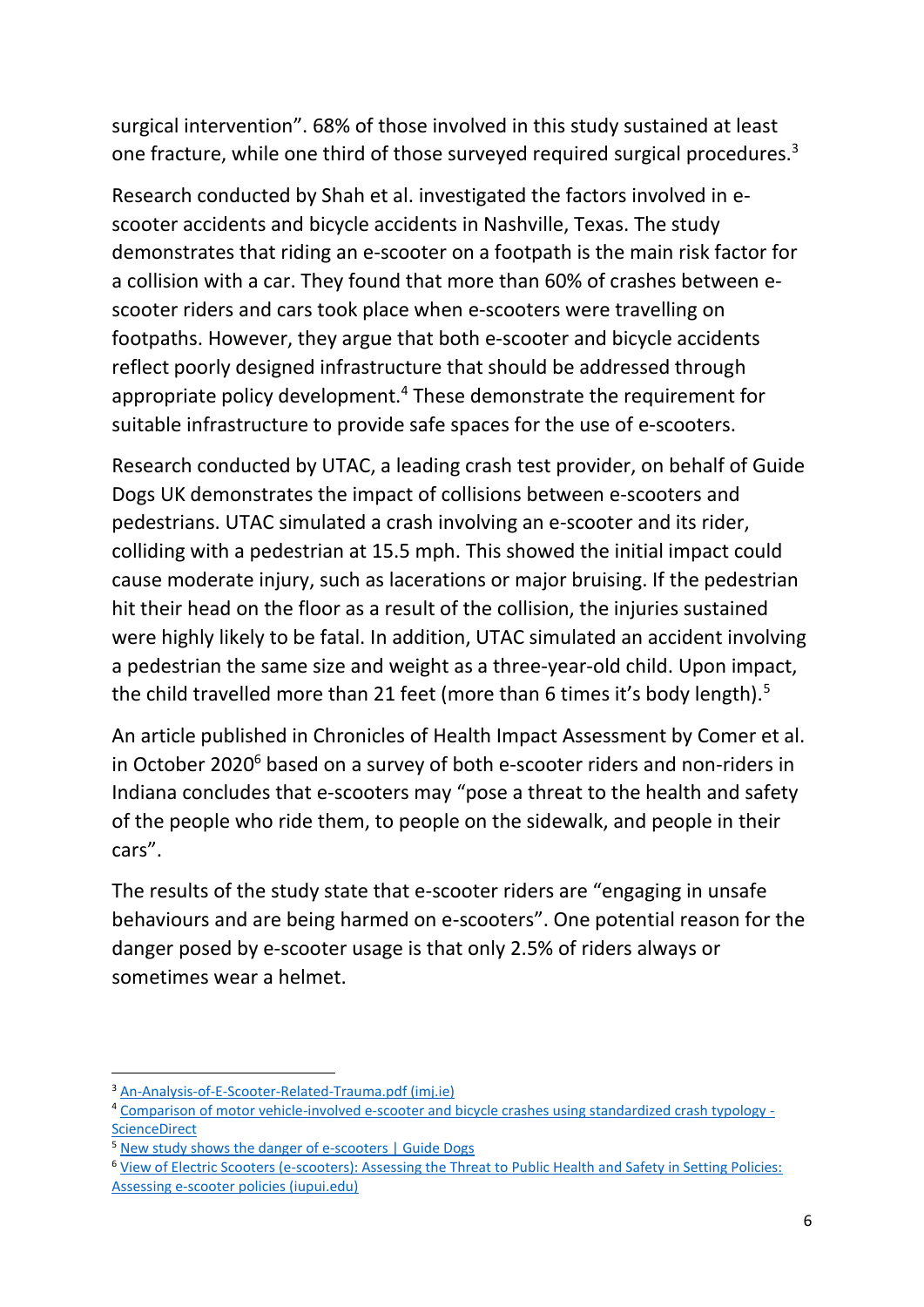Finally, this research demonstrates that understanding and knowledge of regulation and safe use practices for e-scooters rider "is lacking and needs attention". Research by Sikka et al, 2019 that "riding e-scooters on the sidewalk can result in pedestrian injury". One of the key findings of this research shows that only "47% of e-scooter riders believe that riding an escooter on the sidewalk poses a threat to the health and safety of people walking on the sidewalk, whereas the vast majority of non-riders (72%) believe riding e-scooters on the sidewalk poses a threat to pedestrian health and safety". One suggested action to combat the lack of understanding posed by using e-scooters on footpaths, according to Comer et al., "may be to encourage e-scooter riders and align related e-scooter policies, toward using scooters in bike lanes, rather than ride on the sidewalk or in the street".

There are technical and policy papers published relating to the use and benefits of Acoustic Vehicle Alerting System (AVAS) in electric cars and buses available. A Transport for London paper which recognised the benefits of using AVAS in buses, highlights a concern about the increased risk of collisions between vulnerable road users and quiet buses. However, this paper also highlighted the various technical considerations and environmental factors that must be factored into planning for AVAS<sup>7</sup>. A United Nations Agreement Concerning the Adoption of Harmonized Technical United Nations Regulations for Wheeled Vehicles, Equipment and Parts which can be Fitted and/or be Used on Wheeled Vehicles and the Conditions for Reciprocal Recognition of Approvals Granted on the Basis of these United Nations Regulations details the technical specifications related to the use of AVAS on quiet road transport vehicles<sup>8</sup>. This document clearly demonstrates the level of detail required for specifying the use of AVAS and supports the call in our paper for a universal sound solution that is robustly tested based on important technical and environmental factors.

A FERSI paper, published in September 2020 $^9$ , demonstrates the variety of regulations relating to minimum age requirements across Europe.

• Switzerland - it is legal to ride an e-scooter from 14 years old if they are in the possession of a moped license but from 16 years old no license is required.

<sup>7</sup> [TRL Report \(tfl.gov.uk\)](https://content.tfl.gov.uk/acoustic-conspicuity-avas.pdf)

<sup>8</sup> [R138r1e.pdf \(unece.org\)](https://unece.org/fileadmin/DAM/trans/main/wp29/wp29regs/2017/R138r1e.pdf)

<sup>9</sup> [FERSI-report-scooter-survey.pdf](https://fersi.org/wp-content/uploads/2020/09/FERSI-report-scooter-survey.pdf)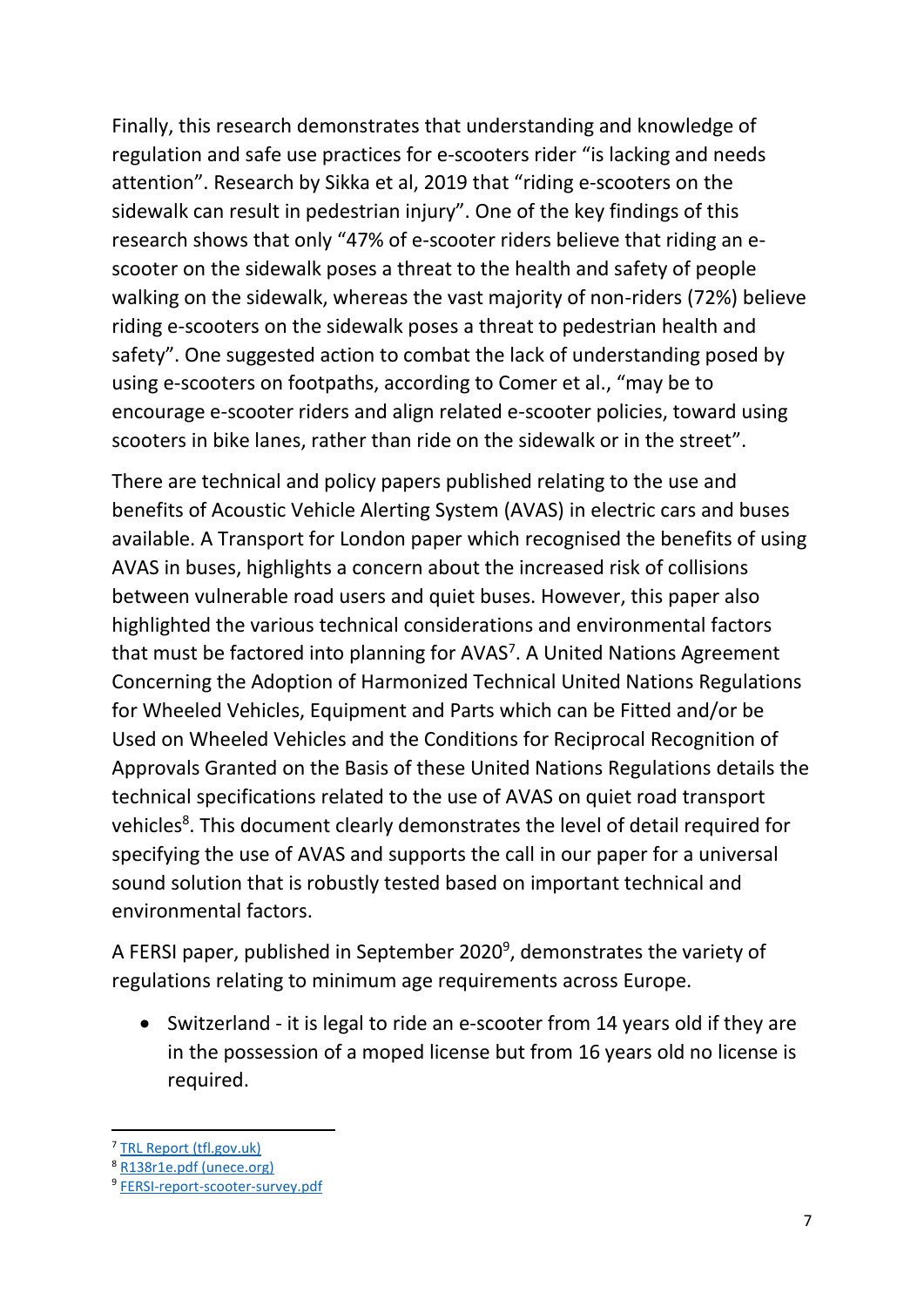- Denmark an e-scooter rider must be 15 years old, but younger drivers are allowed to use the e-scooter when under the supervision of an adult and in playground areas.
- Italy the age restriction is 18 years old or younger when having a moped license.
- Portugal -the age restriction is 16 years old.
- Finland there is no legal age restriction, but private e-scooter companies apply an age limit of 18.
- Spain there is no age restriction at the national level either, but local authorities can set their own age restriction such as in Madrid where the minimum age requirement is 15 years old.

There are a variety of news articles outlining different speed limit requirements in other European countries. In Italy, speed limits of 6 kph are in place for pedestrian areas, however higher speed limits of 20 kph are allowed in cycle lanes and 30 kph on public roads but the rider must wear reflective safety clothing on a public road<sup>10</sup>. Finland has introduced reduced speed limits of 15 kph between 00:00 and 05:00 in all areas<sup>11</sup>. In Paris, a 10 kph speed limit has been introduced following "a series of accidents involving pedestrians"<sup>12</sup>.

## Conclusion

Internationally, there has been roll backs and bans introduced as a result of injuries to the public caused by e-scooters. These include regulation banning the use of e-scooters on footpaths, setting boundaries on the times that escooters can be used and making it an offence to ride while intoxicated. Ireland has an opportunity to lead the way in the introduction of legislation that has the safety of all road users and pedestrians at its core.

The measures outlined above are the baseline requirements that must be included within the Road Traffic and Roads Bill 2021. We would also recommend that additional engagement with technical experts in the fields of micro mobility and access in the environment take place to ensure all appropriate matters are considered prior to finalising this legislation.

<sup>10</sup> [Guide To Electric Scooter Laws in Europe- FuturaRide](https://futuraride.com/electric-scooter-laws-europe/)

<sup>11</sup> [Minister Harakka met for the second time with representatives of electric scooter companies](https://www.lvm.fi/-/ministeri-harakka-tapasi-toistamiseen-sahkopotkulautayritysten-edustajia-yolliset-rajoitukset-laajenevat-1488357) – nocturnal [restrictions expand - Ministry of Transport and Communications \(lvm.fi\)](https://www.lvm.fi/-/ministeri-harakka-tapasi-toistamiseen-sahkopotkulautayritysten-edustajia-yolliset-rajoitukset-laajenevat-1488357)

<sup>&</sup>lt;sup>12</sup> [Paris introduces a speed limit for electric scooters - electrive.com](https://www.electrive.com/2021/11/30/paris-introduces-a-speed-limit-for-electric-scooters/#:~:text=Paris%20introduces%20a%2010%20km,the%20first%20half%20of%20December.)